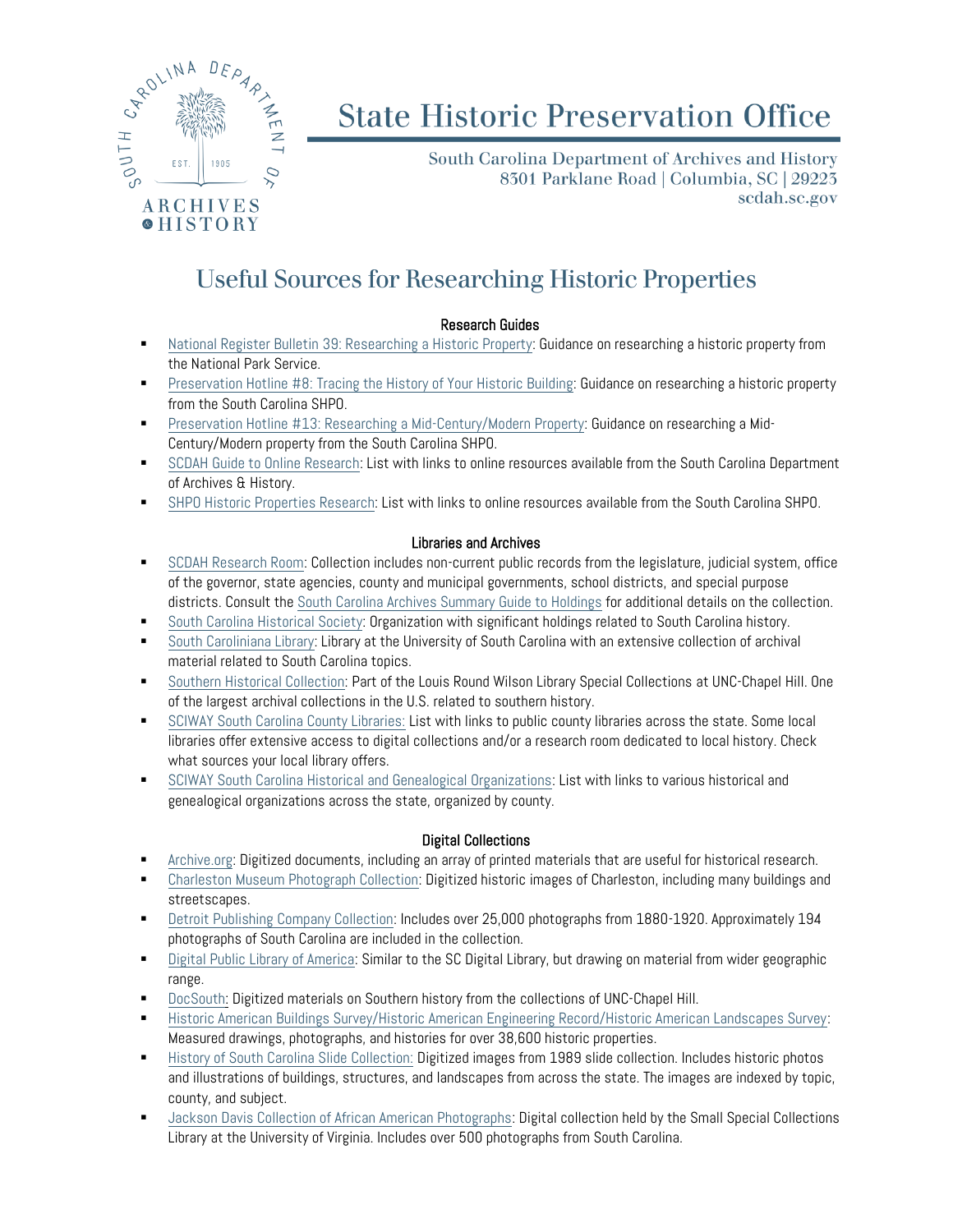- **EXECT LIBRARY OF CONGRESS Digital Collections: Collections relevant to South Carolina include: Carnegie Survey of the** Architecture of the South, Gladstone Collection of African American Photographs, Slave Narratives from the Federal Writers' Project, Civil War Glass Negatives and Related Prints, Genthe Collection, National Child Labor Committee Collection, Lomax Collection, and Frances Benjamin Johnston Collection.
- **[Lowcountry Digital Library:](https://lcdl.library.cofc.edu/) Various collections, including numerous photograph collections, relevant to Charleston** and the Lowcountry.
- **[Negro Motorist Greenbook Collection:](https://digitalcollections.nypl.org/collections/the-green-book#/?tab=about) Digitized collection of guides for African American travelers from 1936 to** 1966, held by New York Public Library.
- **Fall Act County Library Digital Collections: Digitized photos and maps from Columbia and Richland County, free to** access (does not require library card). See *The State* newspaper photo archive, and the Russell Maxey, Bicentennial, and Mabel Payne Photograph Collections.
- [SCDAH Online Records Index:](http://www.archivesindex.sc.gov/) Database of records from South Carolina Department of Archives & History's holdings indexed by topics, including: Will Transcripts (1782-1855); Records of Confederate Veterans (1909- 1973); Plats for State Land Grants (1784-1868); Legislative Papers (1782-1866); Criminal Court Records (1769-1891); School Insurance Photographs (1935-1952); and National Register Properties.
- [South Carolina Digital Library:](http://scmemory.org/) Free access to photographs, manuscripts, journals, oral histories, etc. from 40 cultural institutions in the state. 200,000 item database.
- **[South Carolina Electronic Records Archive \(SCERA\):](http://e-archives.sc.gov/) A portal for accessing electronic records created by state** agencies and digitized materials from the SCDAH archives, including birth certificates (1915-1916) and a map collection.
- [South Carolina Historic Properties Records](http://schpr.sc.gov/) (SCHPR): Searchable database of SHPO records from the Statewide Survey of Historic Properties and National Register listed properties.
- University Libraries [Digital Collections, University of South Carolina:](http://library.sc.edu/p/Collections/Digital/Browse) Digital collections of the libraries of the University of South Carolina, including numerous photo collections and a collection of South Carolina postcards, among many other useful sources. Collections can be searched or browsed by topic, department, or material type. Items of note: Berkeley County Photograph Collection; Beulah Glover Photograph Collection (Lowcountry images, 1941-1952); Columbia City Directories (1859-1927); George LaGrange Cook Photograph Collection (Historic images of Charleston and Summerville, 1880s-1890s); Inventory of S.C. Church Archives: Survey of Church Archives conducted by W.P.A. workers between 1937 and 1939; John Hensel Photograph Collection (Historic images of Columbia, 1949-1951); Joseph Winter Photograph Collection (Historic images of Columbia, 1965- 1980); Kenneth Frederick Marsh Photograph Collection (Historic images of homes, public buildings, textile mills, and churches); and South Carolina Railroads Photograph Collection.

# Genealogy Services

- [Ancestry.com:](https://www.ancestry.com/) Searchable access to census records, city directories, and other sources. Free access to Ancestry.com is available at the South Carolina Department of Archives and History.
- **[FamilySearch:](https://www.familysearch.org/archives/) Free genealogical research from the Church of Jesus Christ of Latter Day Saints.**
- [The Freedmen's Bureau Project:](http://www.discoverfreedmen.org/) Searchable database of Freedmen's Bureau Records with free account through FamilySearch.
- [Fold3.com:](https://www.fold3.com/) Searchable database of military records.

# Newspapers/Journals

- [Chronicling America, Historic American Newspapers:](http://chroniclingamerica.loc.gov/) Text searchable newspaper collections from across the U.S., including a number from South Carolina (pre-1923). Project of the Library of Congress.
- [NewsBank:](https://www.newsbank.com/log-through-your-library) Online database that provides access to searchable issues of many current and historic South Carolina newspapers. Available through various libraries. Check with your [local library](https://www.sciway.net/lib/counties.html) about access.
- Readex [America's Historical Newspapers](https://www.readex.com/content/americas-historical-newspapers): Database of historical newspapers, 1690-1922. Check with your [local library](https://www.sciway.net/lib/counties.html) to see what newspaper sources may be available to you.
- [Google News](https://news.google.com/newspapers) Archive: Online archive providing free access to digital scans of newspapers.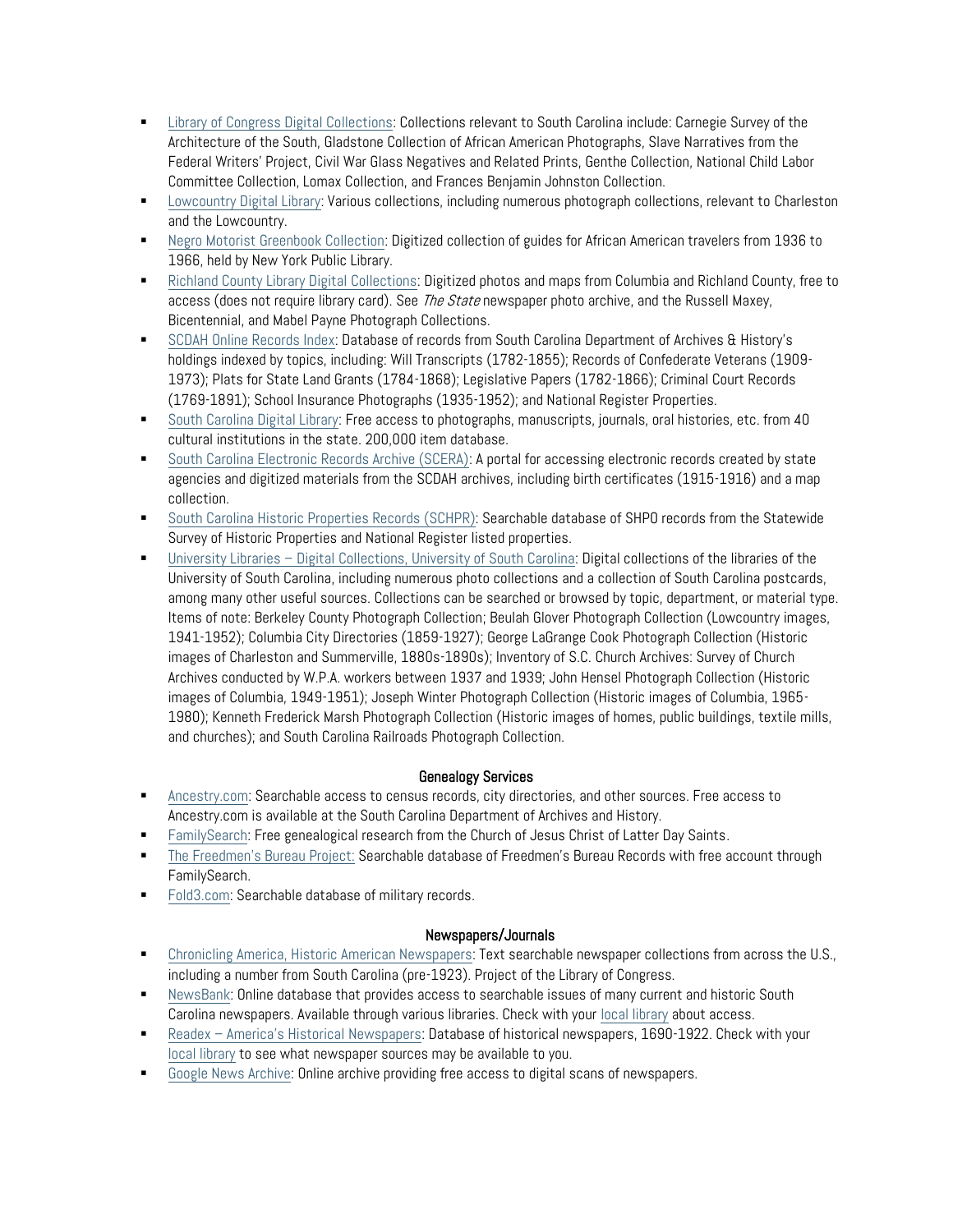- [Accessible Archives:](http://www.accessible-archives.com/) Online archive providing access to a number of sources, primarily from the  $19<sup>th</sup>$  and early  $20<sup>th</sup>$ centuries, including a number of African American newspapers. The *Christian Recorder* is a particularly useful source for researching A.M.E. Churches. Check with your local [library](https://www.sciway.net/lib/counties.html) to see if they provide access. Personal subscriptions are available for a fee.
- [JSTOR:](https://www.jstor.org/) A subscription service that provides digital access to a large variety of scholarly journals. It is possible to read a limited number of articles for free if you create a free account. Wider access is available via paid individual subscriptions. Most university libraries will provide free access.

# Maps

- [David Rumsey Map Collection:](https://www.davidrumsey.com/home) Large collection of digitized maps from around the world. Includes downloadable Google Earth layers, georeference viewer, and other unique features. Nearly 300 maps related to South Carolina.
- **[Hargrett Rare Map Collection, University of Georgia:](http://www.libs.uga.edu/darchive/hargrett/maps/neworld.html) Digitized historic maps, primarily covering Georgia but also** including maps related to the Carolinas.
- **[HistoricAerials.com:](https://www.historicaerials.com/) Historic aerial photographs and topographic maps, searchable by current address. Free to** use with watermark, images can be purchased without watermark. Sometimes useful for identifying date ranges for building construction/alterations.
- [Library of Congress Map Collections:](https://www.loc.gov/maps/collections/?st=gallery) Digitized maps from the Library of Congress. Offers online access to [over](https://www.loc.gov/maps/?q=south+carolina)  [400 maps of South Carolina,](https://www.loc.gov/maps/?q=south+carolina) primarily from the 19<sup>th</sup> century.
- [Perry-Castaneda Library Map Collection, South Carolina Maps:](https://legacy.lib.utexas.edu/maps/south_carolina.html) State maps, historic city maps, historic topo maps, and maps of National Parks. Part of the collections of the University of Texas at Austin.
- **[Sanborn Fire Insurance Maps, South Caroliniana Library:](https://delphi.tcl.sc.edu/library/digital/collections/sanborn.html) Produced for many cities and towns across the nation.** Provides footprint outline of building, number of stories, porches, and (on color maps) building materials. Color maps available for free from the South Caroliniana Library for years 1884-1923. Local libraries or archives may have additional maps in their collections that are not available online.
	- o Residents of Spartanburg County can access [a more complete collection](http://spartanburglibraries.org/Learning-Tools/SanbornMaps) from UMI with a Spartanburg County Library Card.
	- o Residents of Charleston County can access [a more complete collection](https://www.ccpl.org/digital-sanborn-maps) with a Charleston County Library Card.
- [SCDOT County Road Maps:](https://delphi.tcl.sc.edu/library/digital/collections/scrm.html) Historic maps of all South Carolina counties, part of USC digital collections.
- [SCERA Map Collection:](http://e-archives.sc.gov/archive/sdb%3Acollection%7C59b0d546-971b-4ad4-84f3-b41fb7db9866/) Digitized maps from the SCDAH Archives.
- **[SCIWAY South Carolina County GIS Maps:](https://www.sciway.net/maps/sc-gis-county-maps.html) List with links to interactive GIS maps across South Carolina (not** available for every county). Some county GIS maps include historic aerial layers.
- [South Caroliniana Library Map Collection:](https://digital.library.sc.edu/collections/south-caroliniana-library-map-collection/) Digitized map collection searchable by date, creator, or keyword.
- [Topographic Maps of South Carolina, 1888-1975:](https://digital.library.sc.edu/collections/topographical-maps-of-south-carolina-1888-1975/) Digitized topo maps from the University of South Carolina Map Library.
- **[USGS Historical Topographic Map Explorer:](http://historicalmaps.arcgis.com/usgs/) Searchable topographic maps since 1884.**

# Plan and Pattern Books

- [The Aladdin Company of Bay City Collection:](https://www.cmich.edu/library/clarke/ResearchResources/Michigan_Material_Local/Bay_City_Aladdin_Co/Pages/default.aspx) History and sales catalogs of Aladdin kit homes from 1908 to mid-1950s. Collection held by the Clarke Historical Library, Central Michigan University.
- [The Association for Preservation Technology's Building Technology Library:](https://archive.org/details/buildingtechnologyheritagelibrary) Contains digitized out-of-copyright architectural publications, construction trade catalogs, house plan books, and related publications dating from the early nineteenth century through 1963.
- [Sears Archives:](http://www.searsarchives.com/homes/index.htm) History, chronology, and images of Sears hit homes, 1908-1940
- [The Wilburn Patterns Books:](http://www.mak-decatur.org/lrwbooks.shtml) Pattern books of Atlanta architect Leila Ross Wilburn (b.1885-d.1967).
- [Roots and Recall:](https://www.rootsandrecall.com/blog/buildings/pattern-book-links/) Links to various historic pattern books (as well as a growing database of historic property images). Free upon signup for email list.

# Deeds and Plats

- **[SCIWAY South Carolina County Register of Deeds:](https://www.sciway.net/gov/sc-county-register-deeds.html) List with links to the Register of Deeds website for each South** Carolina County.
- [SCIWAY South Carolina County GIS Maps:](https://www.sciway.net/maps/sc-gis-county-maps.html) Some counties include digitized plats as part of their GIS mapping.